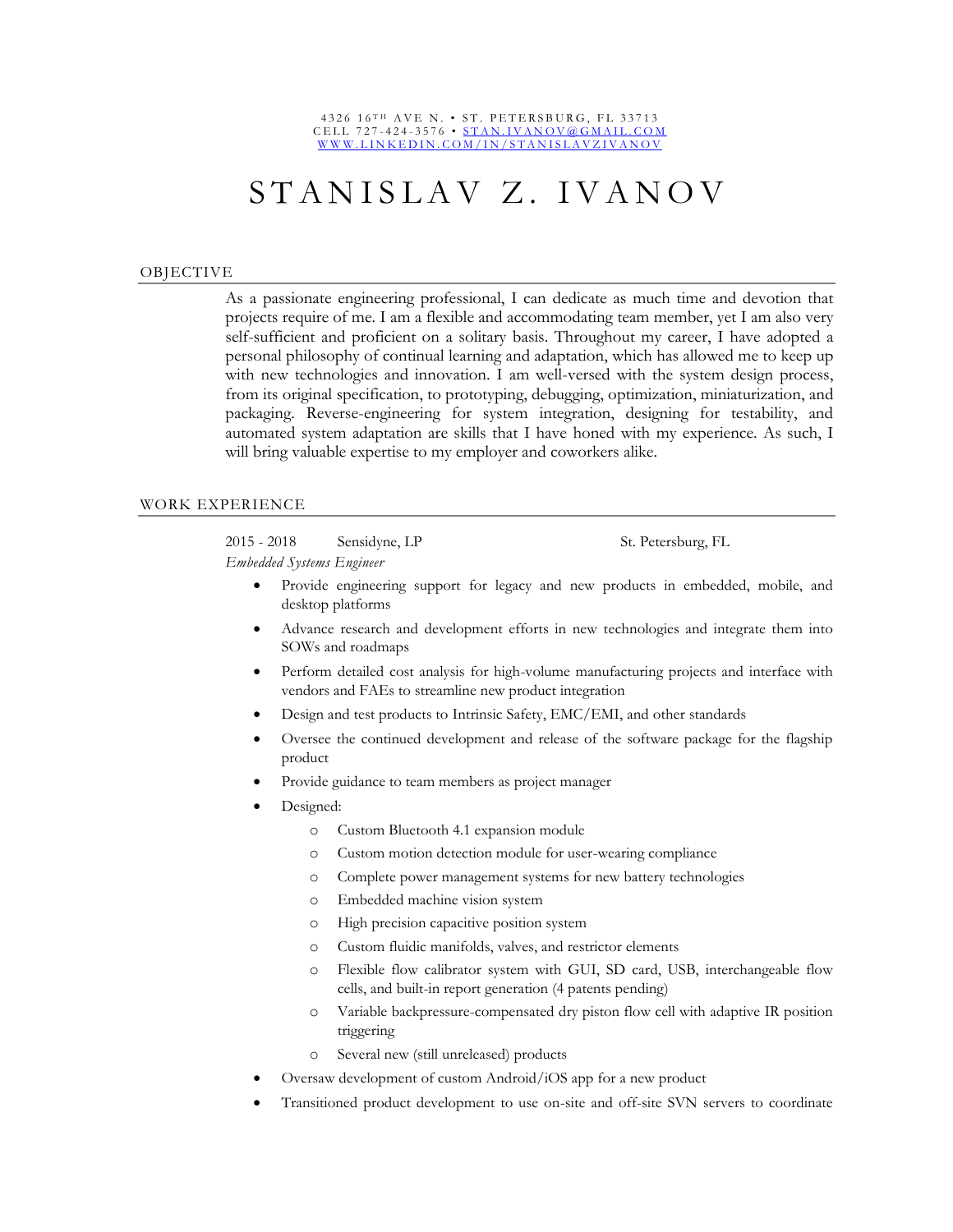with external contractors and in-house engineering

- Added bootloading capability to existing and new products, wrote packaging software for encrypted code distribution, and wrote automated upgrading software for customers
- Modernized test fixtures with Arduino-based touchscreen, quickturn custom shield boards, datalogging, and integrated programming capability
- Cypress PSoC and NXP Flexis microcontrollers

2012 - 2015 Intelligent Micropatterning LLC St. Petersburg, FL

*Sr. Software Engineer*

- Oversaw the continued development and release of the software package for the flagship product
- Mentored junior software and electrical engineers through all phases of assigned projects
- Guided customers with specifications, performed design reviews, and installed prototype/first rev equipment
- Oversaw continual improvement of cleanroom and manufacturing facility, as well as processes
- Upgraded and designed new hardware modules for flagship and supporting products
- Designed:
	- o multitude of wafer optical focusing techniques for high-resolution/flexible optical exposure system
	- o fiber-optic spectrometer-based intensity meter
	- o non-IR front-to-back alignment system for wafer alignment/exposure
	- o multi-sensor temperature compensation for opto-mechanical system with indirect system estimation
	- o confocal laser focusing system
	- o high-temperature thermo-electric ramping hotplate (patented) with feedforward and feedback controls through thermal modeling
	- o hardware emulators for module field-upgrades for older systems and software emulators for system development
	- o exposure and alignment methods for concave and convex round subtrates
- Integrated wafer-handling robot and pre-aligner for high-throughput lithography system
- Modernized relay logic and switch interlock circuits with PLC

# 2010 - 2012 Raytheon Company/NCS Largo, FL

*Electronic Troubleshooter*

- Tested, operated, and repaired radio equipment and supporting modules
- Identified root cause within supply chain, assembly processes, and test procedures
- Worked on J-STD Class 3 assemblies
- Became primary troubleshooter for the module line for all three shifts
- Resolved compatibility issues between UUTs and test systems
- Helped improve ATE software
- Wrote troubleshooting procedures for previously word-of-mouth processes
- Identified and resolved issues with non-conforming IC batches, software load-set incompatibility, and electrical designs flaws

2009 - 2010 BioPlex Inc St. Petersburg, FL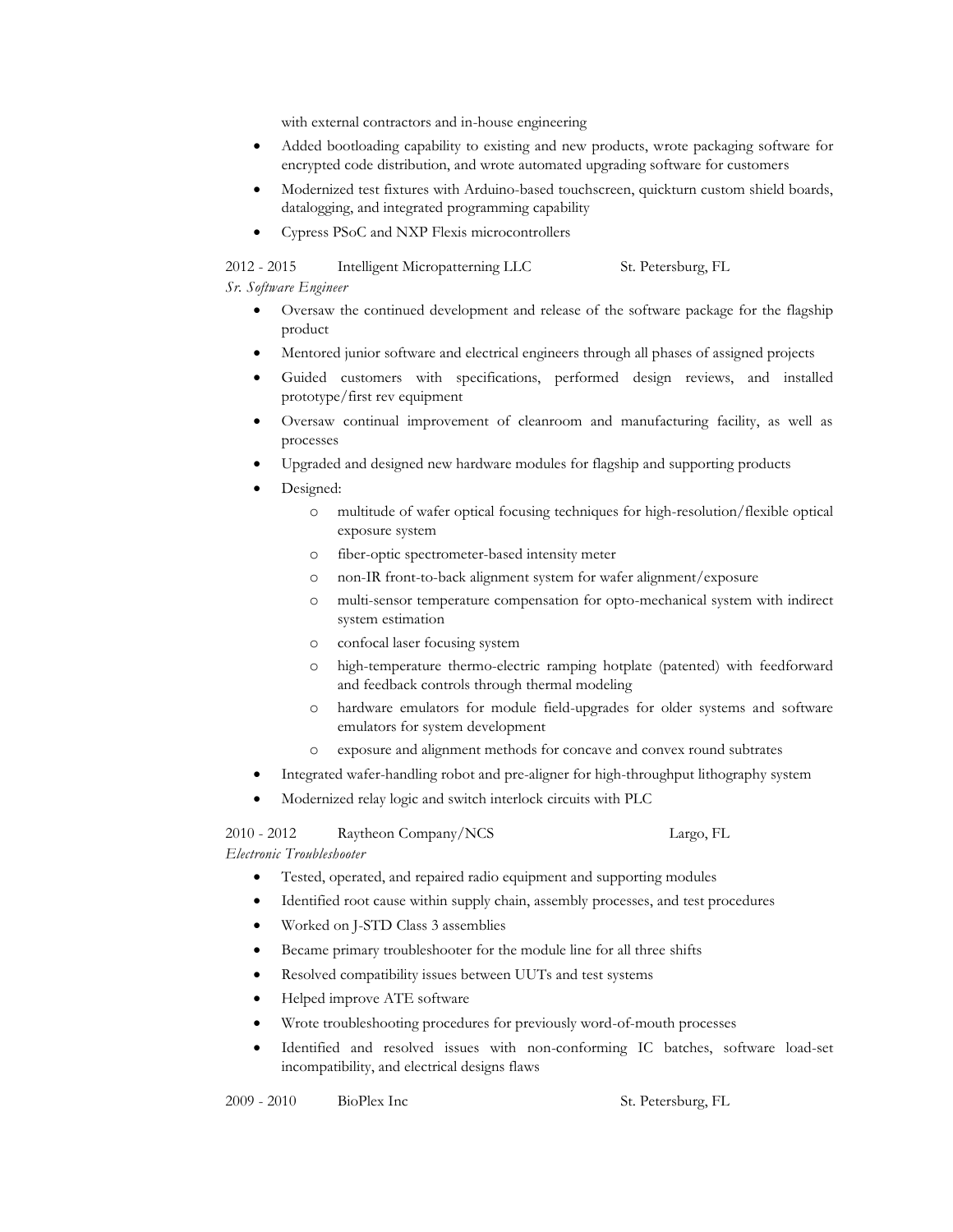### *Electrical Engineer*

- Identified and corrected the design, build, and operational issues of initial product offering
- Helped bring product from prototyping to production stage
- Designed a four-channel handheld isothermal integrating fluorometer and analytical software
- Silicon Labs USB microcontrollers

2007 - 2010 Voda LLC St. Petersburg, FL

### *Lead Research and Development Engineer*

- Founded the company with three other partners
- Provided vision for new product development and continual product evolution
- Was responsible for electrical, software, and system engineering in a multidisciplinary team
- Licensed our own technology from the University of South Florida and upgraded all subsystems of our underwater ion-trap mass spectrometer (embedded computer, electrical, vacuum, and sampling)
- Created HD IP camera based on TI DaVinci platform
- Continued evolution of:
	- o power management platform
	- o CTD platform
	- o sensor buoy platform
	- o sampler platform
	- o underwater ion-trap mass spectrometer

2003 - 2007 Intelligent Micropatterning LLC St. Petersburg, FL *Electrical Engineer*

- Was responsible for electrical and software engineering aspects of flagship product
- Customized product, then created BOMs and built customer product
- Traveled internationally and installed product at customer site
- Developed and licensed technology from COT/USF
- Designed a step and repeat automation system for maskless photolithography
- Created a 5-axis automation stage with high accuracy and repeatability
- Designed precision optics and DLP UV system
- Developed a process for maskless photolithography on different substrates
- Developed many of the alignment and calibration methods and procedures for the product

2001 - 2009 Center for Ocean Technology, CMS, USF St. Petersburg, FL *Research Assistant /Electrical Engineer*

- Was responsible for electrical and system engineering aspects of projects in a multidisciplinary group. Wrote grant proposals, papers, and presentations. Ensured that deliverables met deadlines.
- Wrote microcontroller firmware and PC interface software
- Designed and qualified environmental sensors with maskless photolithography techniques
- Designed analog and digital circuitry for sensor conditioning
- Automated data acquisition and analysis
- Miniaturized and optimized fielded environmental sensors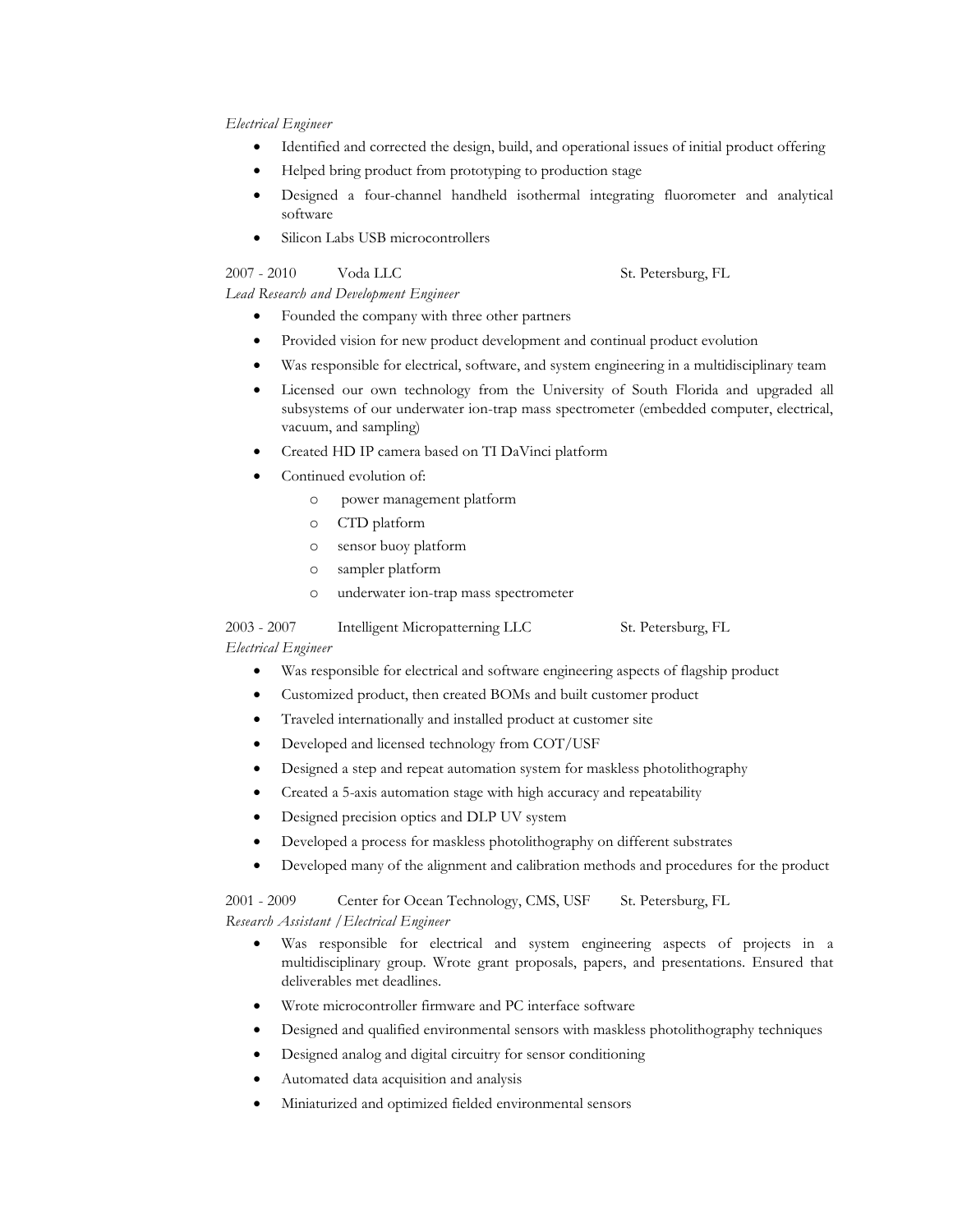• TI MSP430, HC11, HC16 microcontrollers

Summer 2001 Center for Ocean Technology, CMS, USF St. Petersburg, FL *Intern*

- Wrote PC-based software development for data collection
- Integrated MEMS sensors in a custom medical mannequin platform
- Designed analog and digital circuitry for sensor conditioning

#### EDUCATION

| $2006 - 2008$                                                         | University of South Florida   | Tampa, FL          |
|-----------------------------------------------------------------------|-------------------------------|--------------------|
| MSEE                                                                  |                               |                    |
| Graduated Summa Cum Laude, control systems program track<br>$\bullet$ |                               |                    |
| $2003 - 2005$<br>BSEE                                                 | University of South Florida   | Tampa, FL          |
| Graduated Summa Cum Laude, outstanding graduate award<br>$\bullet$    |                               |                    |
| $2002 - 2003$<br>AA                                                   | St. Petersburg College        | St. Petersburg, FL |
| Graduated Summa Cum Laude<br>$\bullet$                                |                               |                    |
| $2001 - 2002$<br>Early Admission                                      | St. Petersburg Junior College | St. Petersburg, FL |

Dual-enrolled: combined senior year of high school with freshman year of college

# PATENTS AND PUBLICATIONS

- 4 peer reviews publications
- 9 publications and proceedings
- 11 presentations
- 2 patents pending
- 2 patents awarded and licensed
- 2 trade secret disclosures

#### LANGUAGES

Machine – Assembly, C, C++, C#, and .NET experience

Human – Fluent: English, French, Bulgarian. General knowledge: Russian, Spanish, Latin

# TECHNICAL SOFTWARE

Circuit design and layout

- OrCAD (Capture, PSpice, Layout)
- ExpressPCB